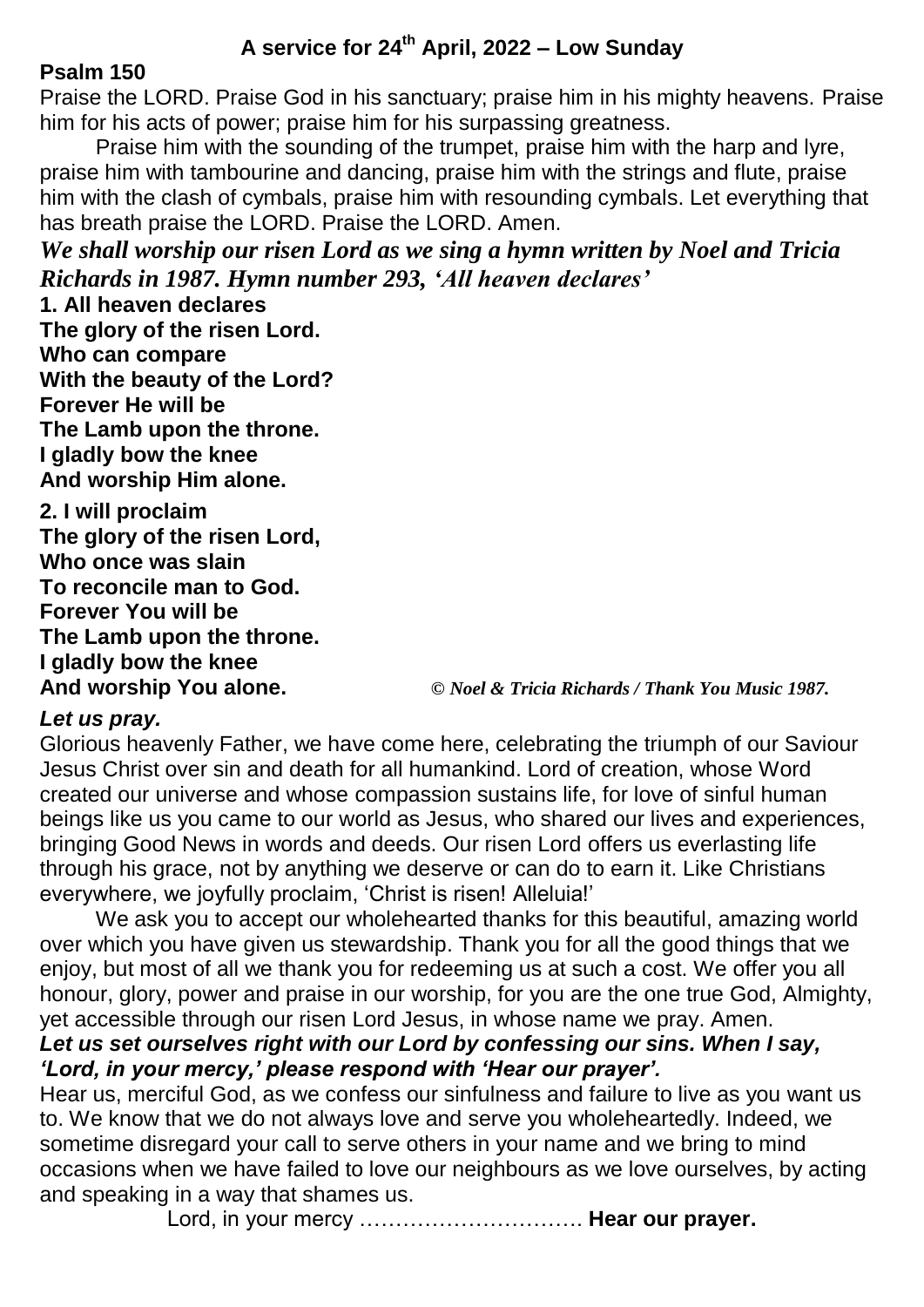We know that, whilst you love us sinners, sin itself angers and grieves you, so we ask you to help us turn away from sin and back to the path you call us to tread. Bring us into the light of your love as we seek your forgiveness for the sins we have committed and the good we have failed to do.

Lord, in your mercy.………………… **Hear our prayer.**

Gracious heavenly Father, we believe you hear and answer our prayers, and that in your loving-kindness you have not only pardoned us but call us to follow you as Christ Jesus called his disciples to follow him. May the power of the Holy Spirit guide and perfect our service, so our lives may provide evidence of our faith and be a beacon to draw others to know and love our risen Saviour. Amen.

### *We shall say the Lord's Prayer*

**Our Father, who art in heaven, hallowed be thy name; thy kingdom come; thy will be done; on earth as it is in heaven. Give us this day our daily bread. And forgive us our trespasses as we forgive those who trespass against us. And lead us not into temptation, but deliver us from evil. For thine is the kingdom, the power and the glory, for ever and ever. Amen.**

*We continue our worship with Revd. Fred Pratt Green's 1969 version of a hymn written by Revd. George Woodward in 1894. Revd. Fred's words invite to sing joyfully as we proclaim the risen Lord. Hymn number 314, 'This joyful Eastertide,'* 

**1. This joyful Eastertide, What need is there for grieving? Cast all your cares aside**

**And be not unbelieving:** *Chorus: Come, share our Easter joy That death could not imprison, Nor any power destroy, Our Christ, who is arisen!*

**2. No work for him is vain, No faith in him mistaken, For Easter makes it plain His Kingdom is not Shaken:** *Chorus*

**3. Then put your trust in Christ, In waking and in sleeping. His grace on earth sufficed; He'll never quit his keeping:** *Chorus © Fred Pratt Green (1903 – 2000)*

#### *We come now to our prayers of intercession. As the horrors of the fighting in Ukraine we begin with a prayer for that country. Let us pray.*

Lord of all nations, you made us, you love us all and understand everything about us. Christ died for all people at Calvary to effect the new eternal covenant and to draw us close as your earthly children, but our failure to live in peace with our neighbours is heart-breaking, especially as we witness the suffering of Ukraine as the country faces attacks by Russia.

We pray that a peace treaty can soon be negotiated to end the conflict, that the Kremlin's plans are frustrated and those who have committed war-crimes will face justice. We ask that Ukraine will remain a free, democracy after hostilities have ceased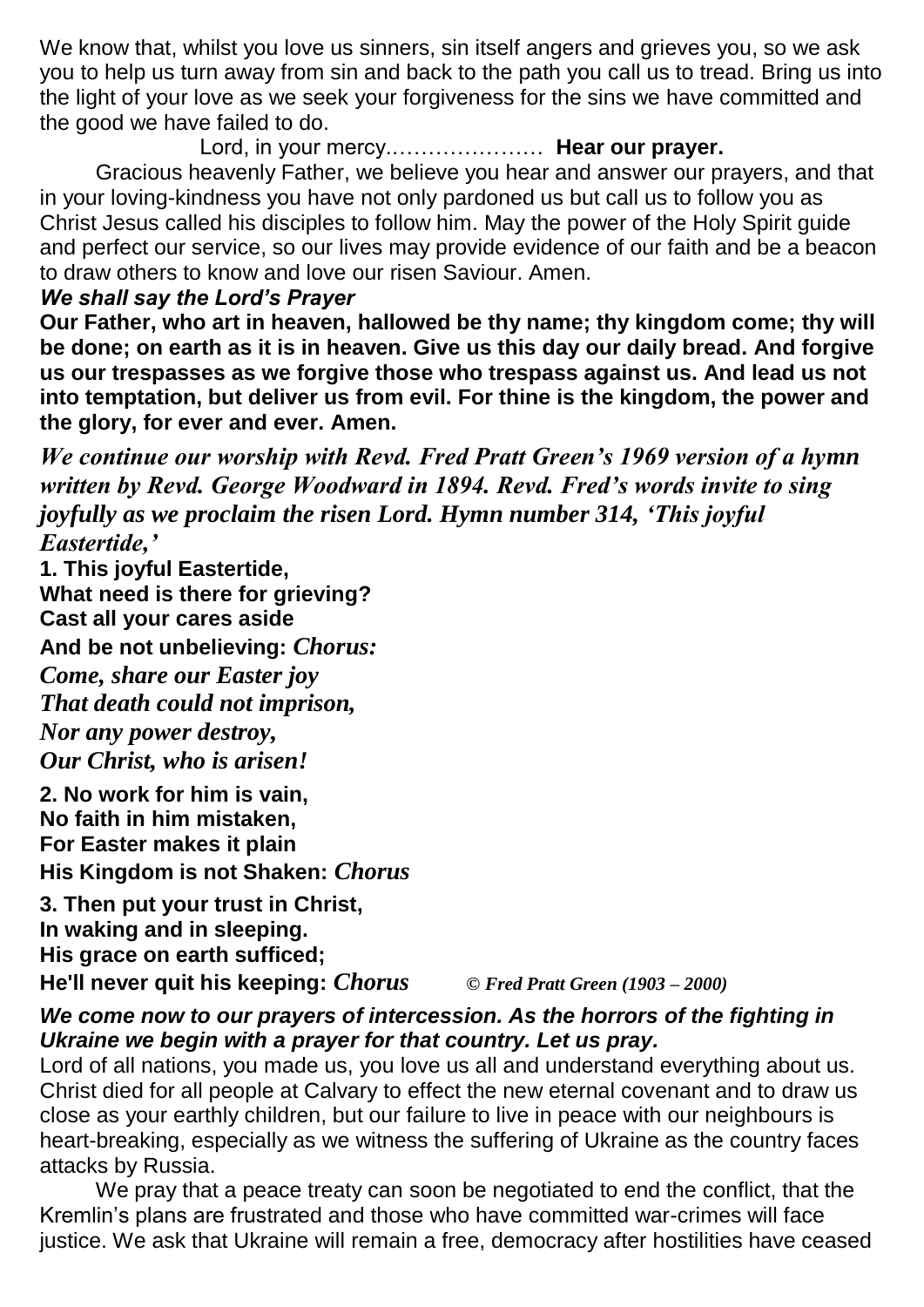and that other nations continue to provide practical support and hospitality not only during the conflict, but as long as help is needed.

In your mercy Lord, be with the Ukrainian people. Grant President Zelenskyy and his advisors the wisdom and judgment needed to lead the people throughout and beyond the conflict. We pray the armed forces and militia will be given the means to resist Russia's might. Loving God, enfold Ukrainian civilians, who have to shelter from bombardment in appalling need and conditions, as a hen gathers her chicks beneath her wings. Grant them steadfast courage and look on them with compassion. Remember, too, Ukrainian refugees, who are fleeing to friendly countries. May they be made welcome and receive all the support they need. Above all, Lord, restore peace to Ukraine and help it rebuild what war has destroyed. We offer our prayer in Jesus' name. Amen.

#### *We continue with prayers about our concerns for the world.*

Loving God, Jesus' passion, death and resurrection remind us that you care for us with love that knows neither boundaries nor imposes conditions. Teach us to share your love with our neighbours, nearby and far away. Grant us faith, wisdom, compassion and steadfastness to serve you as you desire. Do not let us not close our eyes and hearts to injustice, prejudice or neglect, but instead bid us strive courageously for the wellbeing of everyone we meet.

Lord of all nations, besides praying for an end to the conflict in Ukraine, we pray for peace across the world. Guide national leaders to resolve disputes with neighbours by negotiation rather than resorting to military action. Instead, may they learn to rule with justice and mercy, for only then can true peace be established and prevail. In your mercy, hear our prayer for all victims of warfare, terrorism and persecution. Grant them the resources and encouragement they need to rebuild their lives and to be healed in body, mind and spirit.

We pray for the people of Afghanistan, Ethiopia, Yemen and Sudan where serious famines may lead to catastrophic loss of life. May the situation in Ukraine not divert the attention of governments and relief agencies from providing much-needed aid.

Lord of healing, reach out to people who are sick, infirm, troubled or lonely and particularly all who live with a dementia, their friends, families and carers. We remember those whose conditions have deteriorated because of the pandemic preventing them from being treated. Reach out to them in mercy, offering comfort, renewed strength, hope, healing and peace. We remember, too, people who have lost loved-ones during the past two years, both because of COVID19 and for other reasons, but who have been unable either to mark their passing or to mourn because of restrictions at funerals. We pray for neighbours who are suffering from the physical, mental, social and economic effects of the pandemic and, not least of all, for children whose education and general wellbeing have been seriously harmed during the pandemic.

In a time of silence, we bring to mind people around us who are in special need of your care and, as we name them before you, we are confident you will know their needs and will reach out to them in loving-kindness: ………………… Lord, wherever possible, help us to offer them practical support and friendship and we ask you to embrace everybody for whom we pray with the warmth of your love, offering them healing, courage, comfort and lasting peace.

Holy God, we pray not only for our church and other churches in our district, but the World Church. As we emerge from the dark shadow of coronavirus, help us learn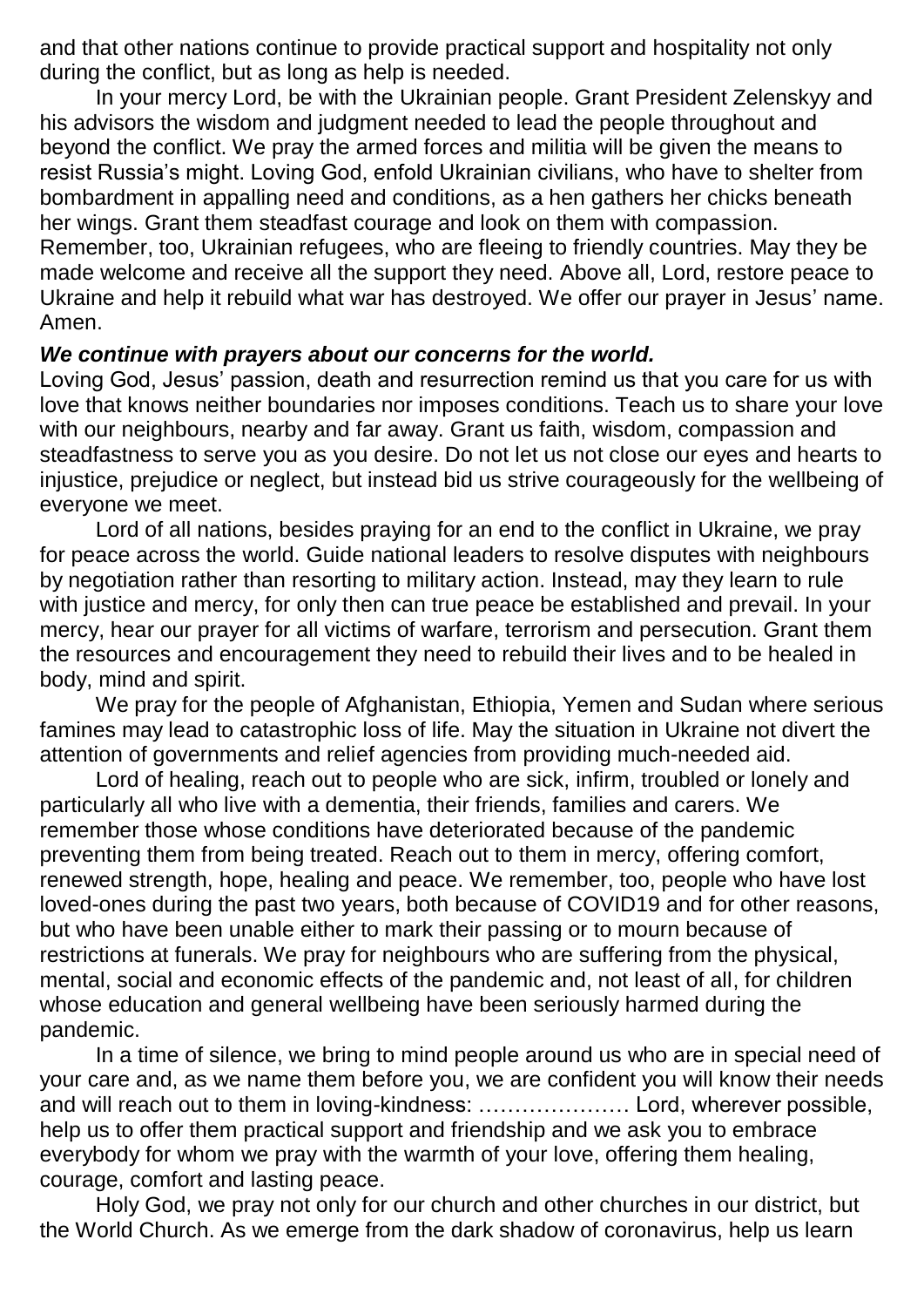new, effective ways of meeting the needs of our communities, ways that reflect the goodness and grace of Jesus as we serve him with united, faithful hearts.

Abba, Father God, may the news that neither sin nor death has the final word inspire us in our discipleship. Keep our hearts warm and teach us to reveal the light of your love in all we do and say, in the name of Christ Jesus, our risen Lord, to whom be honour, praise, glory and power now and forevermore. Amen.

# **Our Gospel reading is Luke chapter 24 verses 13 to 35**

Now that same day two of them were going to a village called Emmaus, about seven miles from Jerusalem. They were talking with each other about everything that had happened. As they talked and discussed these things with each other, Jesus himself came up and walked along with them; but they were kept from recognising him.

He asked them,

"What are you discussing together as you walk along?" They stood still, their faces downcast. One of them, named Cleopas, asked him,

"Are you only a visitor to Jerusalem and do not know the things that have happened there in these days?"

"What things?" he asked.

"About Jesus of Nazareth," they replied. "He was a prophet, powerful in word and deed before God and all the people. The chief priests and our rulers handed him over to be sentenced to death, and they crucified him; but we had hoped that he was the one who was going to redeem Israel. And what is more, it is the third day since all this took place. In addition, some of our women amazed us. They went to the tomb early this morning but didn't find his body. They came and told us that they had seen a vision of angels, who said he was alive. Then some of our companions went to the tomb and found it just as the women had said, but him they did not see."

He said to them,

"How foolish you are, and how slow of heart to believe all that the prophets have spoken! Did not the Christ have to suffer these things and then enter his glory?" And beginning with Moses and all the Prophets, he explained to them what was said in all the Scriptures concerning himself.

As they approached the village to which they were going, Jesus acted as if he were going further. But they urged him strongly,

"Stay with us, for it is nearly evening; the day is almost over." So he went in to stay with them. When he was at the table with them, he took bread, gave thanks, broke it and began to give it to them. Then their eyes were opened and they recognised him, and he disappeared from their sight. They asked each other,

"Were not our hearts burning within us while he talked with us on the road and opened the Scriptures to us?" They got up and returned at once to Jerusalem. There they found the Eleven and those with them, assembled together and saying, "It is true! The Lord has risen and has appeared to Simon." Then the two told what had happened on the way, and how Jesus was recognised by them when he broke the bread. Amen.

*We continue our worship with a hymn by Revd. Samuel Medley, an Eighteenth Century Pastor at Byrom Street Baptist Church in Liverpool, who like John Newton, had been an unbelieving sailor, but who was brought to faith by his grandfather, who nursed him back to health when Samuel had been wounded in battle. This hymn makes one of the greatest statements of faith at Easter.*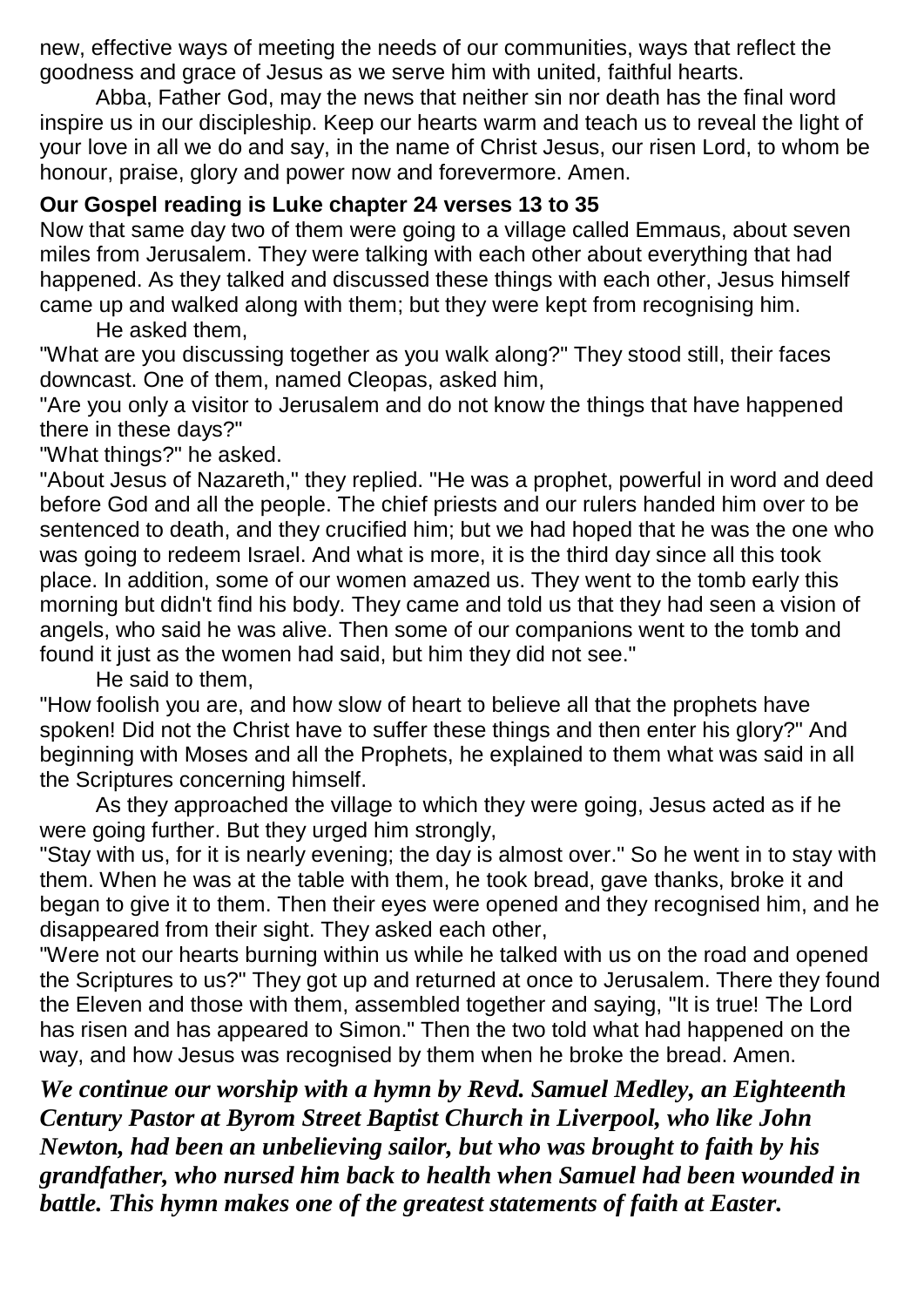*Interestingly, as most of his congregations were illiterate, Samuel taught his hymns line by line. Let us sing hymn number 303, 'I know that my Redeemer lives'.* 

**1. I know that my Redeemer lives – What joy the blest assurance gives! He lives, he lives, who once was dead; He lives, my everlasting Head.**

**2. He lives to bless me with his love; He lives, to plead for me above; He lives, my hungry soul to feed; He lives, to help in time of need.**

**3. He lives and grants me daily breath; He lives, and I shall conquer death; He lives, my mansion to prepare; He lives, to lead me safely there.**

**4. He lives, all glory to his name; He lives, my Saviour, still the same; What joy the blest assurance gives, I know that my Redeemer lives!** *© Samuel Medley {1738 – 1799}*

**Address:** *".. and how Jesus was recognised by them when he broke the bread."* **Luke 24:35** I am sometimes tempted not to watch the news on television, because so much of it is woeful and we are largely unable to do much about it. For the past six weeks we have watched the intense suffering of Ukrainians following the invasion by President Putin's forces. We have seen inflation rise to levels unseen for decades: the cost of fuel and gas threatens to push many into poverty. Food banks are struggling; the NHS is struggling with the COVID omicron XE strain and, just in case we have forgotten, Afghanistan, Ethiopia and Sudan are all experiencing famines that threaten the lives of millions! Even though Easter reminds us that God is in control, it would be very easy to echo Jesus' cry at Calvary: 'My God, my God! Why have you forsaken me? Before you do, remember that the words begin Psalm 22 which ends in victory and restoration for the suffering servant. His cry may have been of despair, but Jesus still believed he'd be raised and glorified.

In many ways Cleopas and his friend – most likely his wife, Mary – would have been even more despairing as they left Jerusalem at the end of Passover 2000 years ago. They were certainly followers of Jesus, who'd regarded him as the Messiah and had gone with him into Holy City a week earlier amid the massed crowd's adulation. Both had probably expected a revolution to destroy the power of occupying Romans', reunite Israel and Judea, restore the country to the level of wealth and political power it had enjoyed when David was King. They'd anticipated the Messiah would have made Jews honour a new covenant with God, but for many Jews at that time salvation meant freedom from occupation, gaining power and wealth more than personal holiness.

What actually occurred had left them inconsolable. To his friends' surprize, Jesus had ridden into Jerusalem on a young donkey, like the King in *Zechariah chapter 9*, rather than on a war horse. Within a week, Jesus had been betrayed by Judas, abandoned by his friends and those cries of **'Hosanna!'** changed to **'Crucify him!'** Certainly they had never envisaged Jesus submitting to his enemies like a lamb to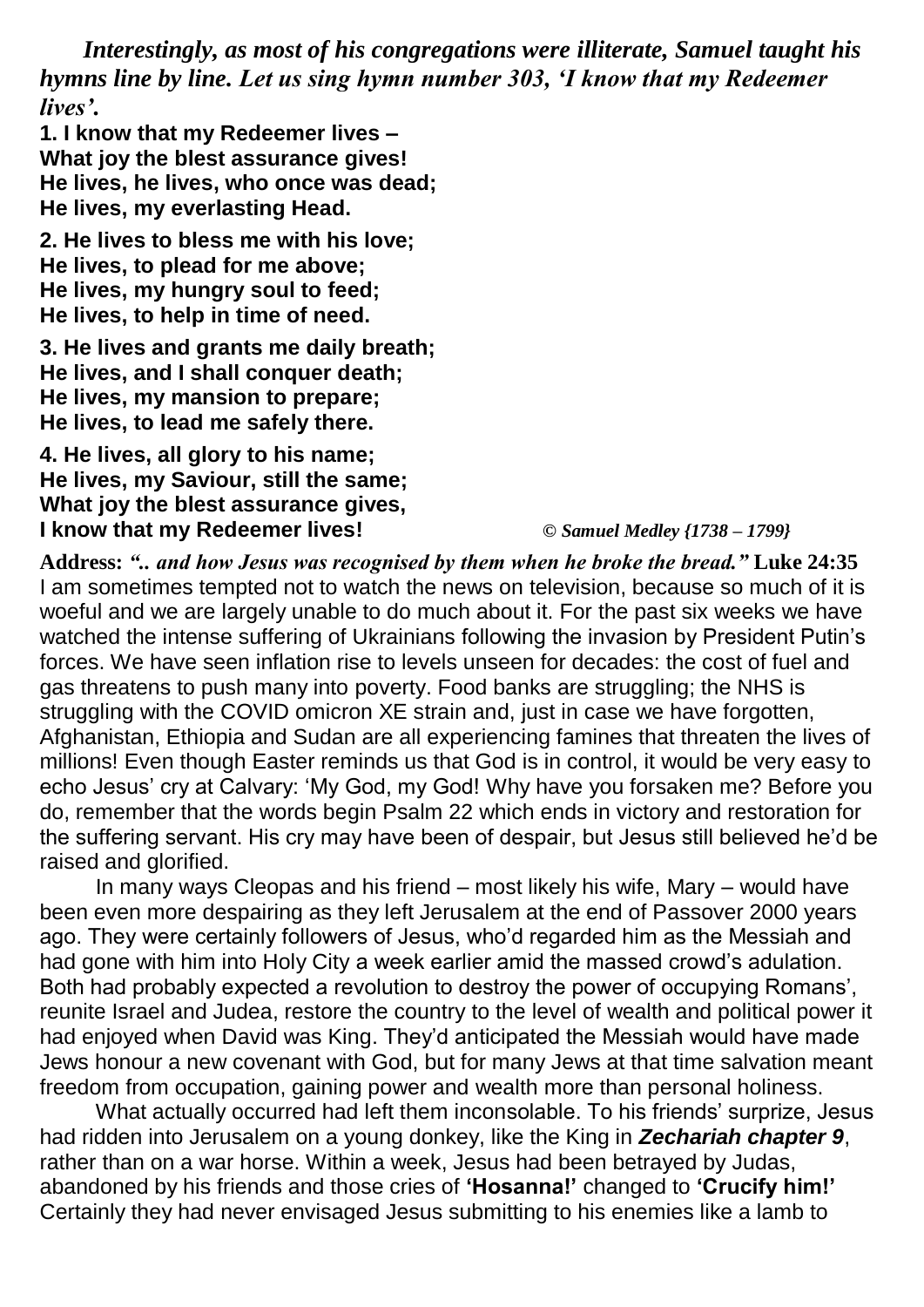slaughter. They probably hid in the same barred room with the other disciples, terrified of being discovered and sharing their Master's fate.

Imagine their feelings on the morning of the third day, after the Sabbath ended, when women went to finish anointing Jesus' body according to Hebrew customs. First, Mary Magdalene returned, crying that Jesus' body had been taken from tomb. Next Peter and John investigated, but had returned none the wiser, then Mary had reappeared shouting, **'The Lord is risen!'** And the other women had affirmed this report. Luke recorded the disciples didn't believe the women's news of Christ's resurrection, so we can imagine how poisonous the atmosphere must have grown in that room, unbearable enough for **Cleopas and Mary** to want to leave for home, whatever the risk.

So they were plodding along, despondent that what had begun as a great adventure had ended in ashes of hopelessness: the Messiah killed as a common criminal; neither revolution nor salvation had happened and, to cap it all, his body had disappeared from the tomb! Now Emmaus was 160 stadia, or 20 miles north west of Jerusalem, so they'd considerable time to try to make sense of events, but as they walked, they were overtaken by a figure who asked what they were discussing. They were amazed, for Jesus' crucifixion had been the talk of Jerusalem for the past three days.

The stranger gently rebuked them: "How foolish you are, and how slow of heart to believe all that the prophets have spoken! Did not the Christ have to suffer these things and then enter his glory?" This man went on to explain how prophets had pointed to how God's salvation would come through Jesus. By the time they reached their home, it was nearly sunset, but Cleopas and companion had clearly so enjoyed the stranger's conversation they offered him hospitality at their house. Even then they clearly didn't recognise he was the risen Christ until he broke bread and blessed it – as well a learned guest might have been asked to do. The way in which he did it revealed the stranger as the risen Lord, yet before they could embrace or question him, Jesus had gone, leaving them to reflect upon what had happened. Notice how, like John Wesley at Aldersgate, their hearts were said to have been warmed as the mystery of the cross was revealed to them. God's salvation had come through sacrificial love, not through brute force, for when Jesus had appeared weakest, nailed to his cross, unable even to brush away flies that tortured him as they fed on his blood, his love was still strong enough to break Satan's power. **God's generous love invites us to follow him; it does not coerce us.**

What message does this encounter on the Emmaus Road hold for us? Just as Mary Magdalene recognised the risen Christ when she was called by name, so Cleopas and his wife realised his identity when Jesus performed a familiar action – probably reminding them of his eucharistic command. **In other words, we can encounter Jesus in mundane situations – they don't need to be mountain-top meetings, or Damascus Road experiences.** We can meet the Lord in other people, too, when we give or receive help, share communion, or pray. Remember, when see Christ in strangers, like Cleopas, our hearts will be warmed with his love. Thus the apparent defeat of Jesus at Calvary became his great victory over evil's power in the world. **It means that, even when situations seem hopeless, they're not beyond God's reach in Jesus, for resurrection means Jesus has triumphed over sin and the Last Enemy, death.** God has the last word: he's triumphed and will continue to do so; Jesus' blood has united us with God.

By God's grace we've been freed from the burden of sin to serve God as our loving response, not because we have to earn salvation like offenders doing community service in their orange coveralls. When Cleopas and Mary realised the significance of